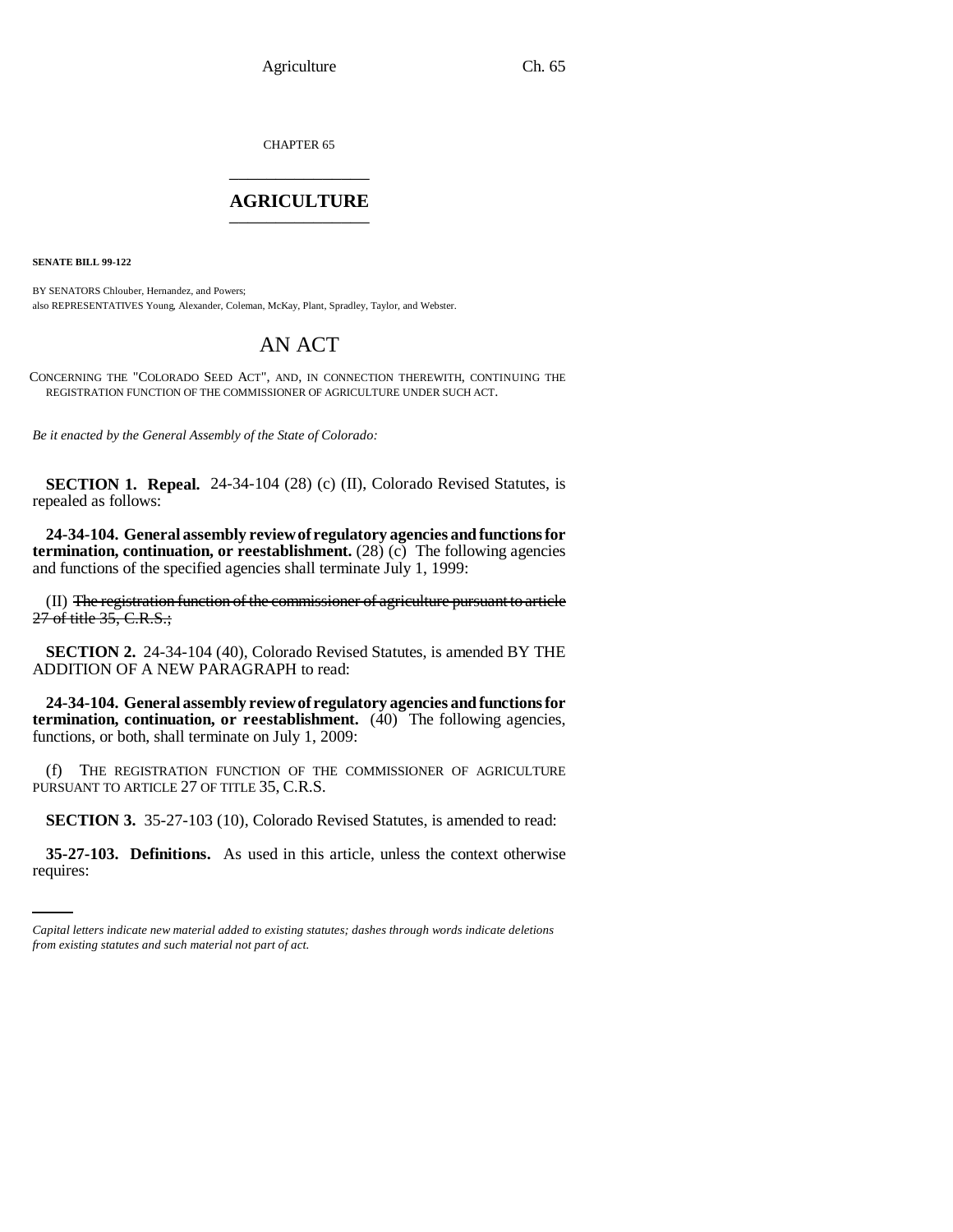(10) "Farmer seed labeler" means any person who produces LABELS ONLY seed PRODUCED for sale on property owned or rented by such person or such person's employer in Colorado.

**SECTION 4.** 35-27-104 (1) (d), Colorado Revised Statutes, is amended to read:

**35-27-104. Scope of article.** (1) The provisions of this article shall not apply to:

(d) Seed of a variety not protected by the federal "Plant Variety Protection Act", 7 U.S.C.A. secs.  $2323$  to  $2583$  2321 TO 2582, as amended, sold on a grower's premises and delivered to a purchaser, if such seed is: Grown on such grower's premises, not delivered by common carrier or by mail, and not commercially advertised in any way; except that such seed shall be subject to the noxious weed provisions of section 35-27-113 (2), and the grower of such seed shall be responsible for any advertisements made concerning such seed in the course of the sale of such seed;

**SECTION 5.** 35-27-111 (2) (b), Colorado Revised Statutes, is amended to read:

**35-27-111. Registration of custom seed conditioners, farmer seed labelers, retail seed dealers, and seed labelers - form - fees - renewal.** (2) (b) (I) Each registration completed pursuant to this section shall be effective on the first day of the month following the month it was submitted to the department and shall expire on the last day of the month twelve months from the date it became effective.

(II) NOTWITHSTANDING SUBPARAGRAPH (I) OF THIS PARAGRAPH (b), REGISTRATIONS RENEWED BETWEEN MARCH 1, 2000, AND FEBRUARY 1,2001, SHALL EXPIRE FEBRUARY 28, 2001. EFFECTIVE MARCH 1, 2001, ALL REGISTRATIONS SHALL BE EFFECTIVE MARCH 1 OF EACH YEAR AND SHALL EXPIRE THE LAST DAY OF FEBRUARY OF EACH YEAR.

**SECTION 6.** 35-27-113 (1) (g) and (1) (h), Colorado Revised Statutes, are amended to read:

**35-27-113. Prohibitions.** (1) It is unlawful and a violation of this article for any person to sell, offer or expose for sale, barter, or distribute any seed within this state, if such seed:

(g) Is sold by a variety name not certified by a certifying agency and if such seed is of a variety for which a certificate or application for certificate of plant variety protection under the federal "Plant Variety Protection Act", 7 U.S.C.A. secs. 2323 to 2583 2321 TO 2582, as amended, requires sale only as a class of certified seed; or

(h) Is sold by a variety name when such seed is of a variety for which a certificate or application for certificate of plant variety protection under the federal "Plant Variety Protection Act", 7 U.S.C.A. secs.  $2323$  to  $2583$  2321 TO 2582, as amended, has been granted or for which an application for a certificate of plant variety protection has been sought.

**SECTION 7. Repeal.** 35-27-121, Colorado Revised Statutes, is repealed as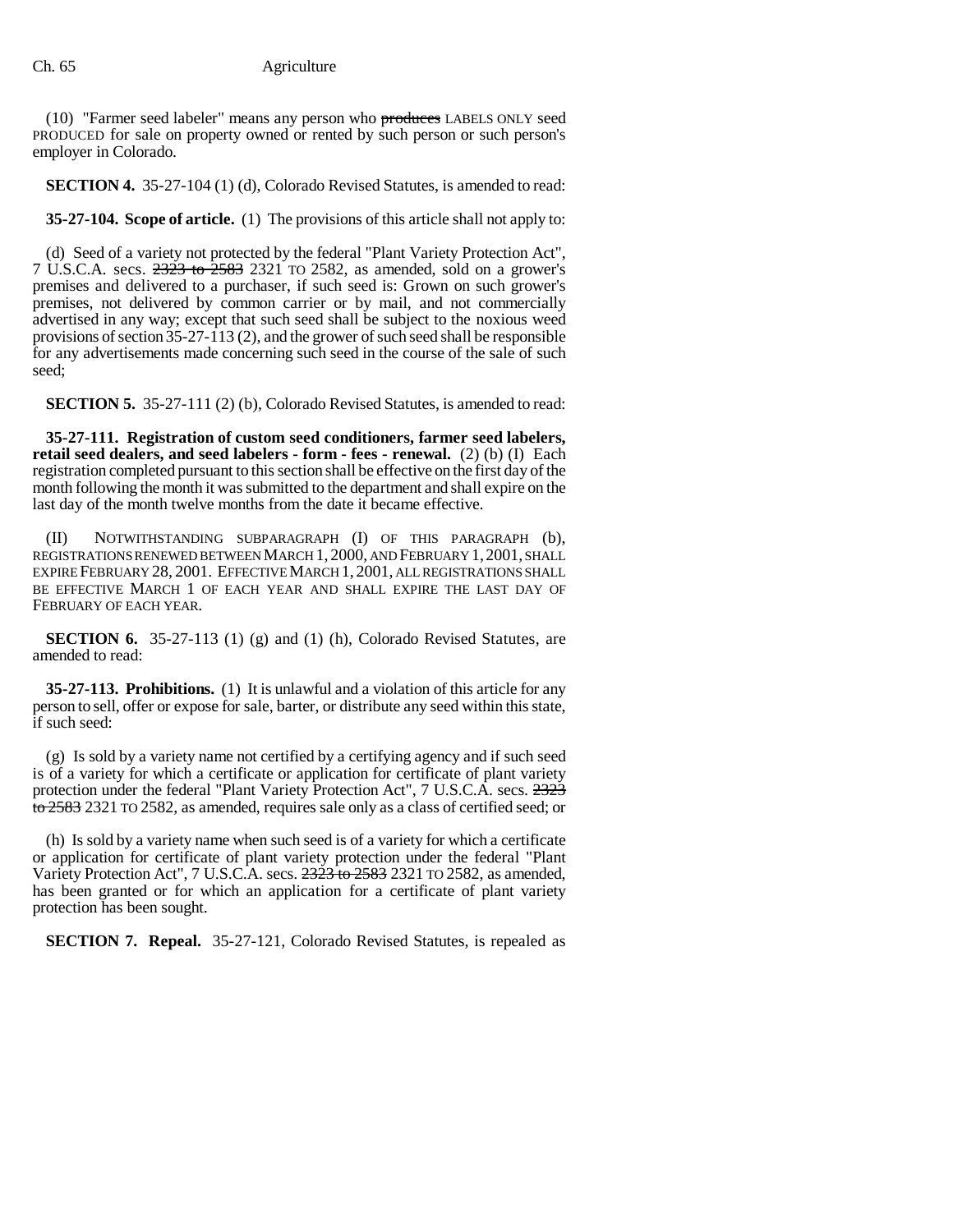follows:

**35-27-121. Advisory committee - repeal.** (1) (a) The commissioner shall appoint four members of a six member seed advisory committee to terms of three years to advise in formulating rules and regulations for carrying out the provisions of this article. Such advisory committee shall have two permanent members as follows: A seed scientist at Colorado State University and the manager of the Colorado seed growers association.

(b) The other four committee members shall be appointed as follows:

(I) A member of the Colorado seedsmen's association; except that the first such appointee shall serve a term that terminates on July 1, 1994;

(II) A farmer member of the Colorado seed growers association; except that the first such appointee shall serve a term that terminates on July 1, 1995; and

(III) (A) Two members of which one shall be from the east slope and one from the west slope or San Luis valley.

(B) The initial appointees appointed pursuant to sub-subparagraph (A) of this subparagraph (III) shall be appointed to terms that terminate on July 1, 1996.

(c) No appointed member shall serve more than two consecutive terms.

(2) Members of the committee shall receive no compensation, but shall be reimbursed for actual and necessary expenses incurred in the performance of their duties as members of the committee.

(3) (a) This section is repealed, effective July 1, 1999.

(b) Prior to said repeal, the seed advisory committee shall be reviewed as provided for in section 2-3-1203, C.R.S.

**SECTION 8.** 35-27-125, Colorado Revised Statutes, is amended to read:

**35-27-125. Repeal of article - termination of functions.** This article is repealed, effective  $\frac{\text{H}_y}{\text{H}_y}$  J $\frac{1}{\text{H}_y}$  JULY 1, 2009. Prior to such repeal, the registration functions of the commissioner of agriculture shall be reviewed as provided for in section 24-34-104, C.R.S.

**SECTION 9. Repeal.** 2-3-1203 (3) (l) (III), Colorado Revised Statutes, is repealed as follows:

**2-3-1203. Sunset review of advisory committees.** (3) The following dates are the dates for which the statutory authorization for the designated advisory committees is scheduled for repeal:

(l) July 1, 1999:

(III) The seed advisory committee, appointed pursuant to section 35-27-121,